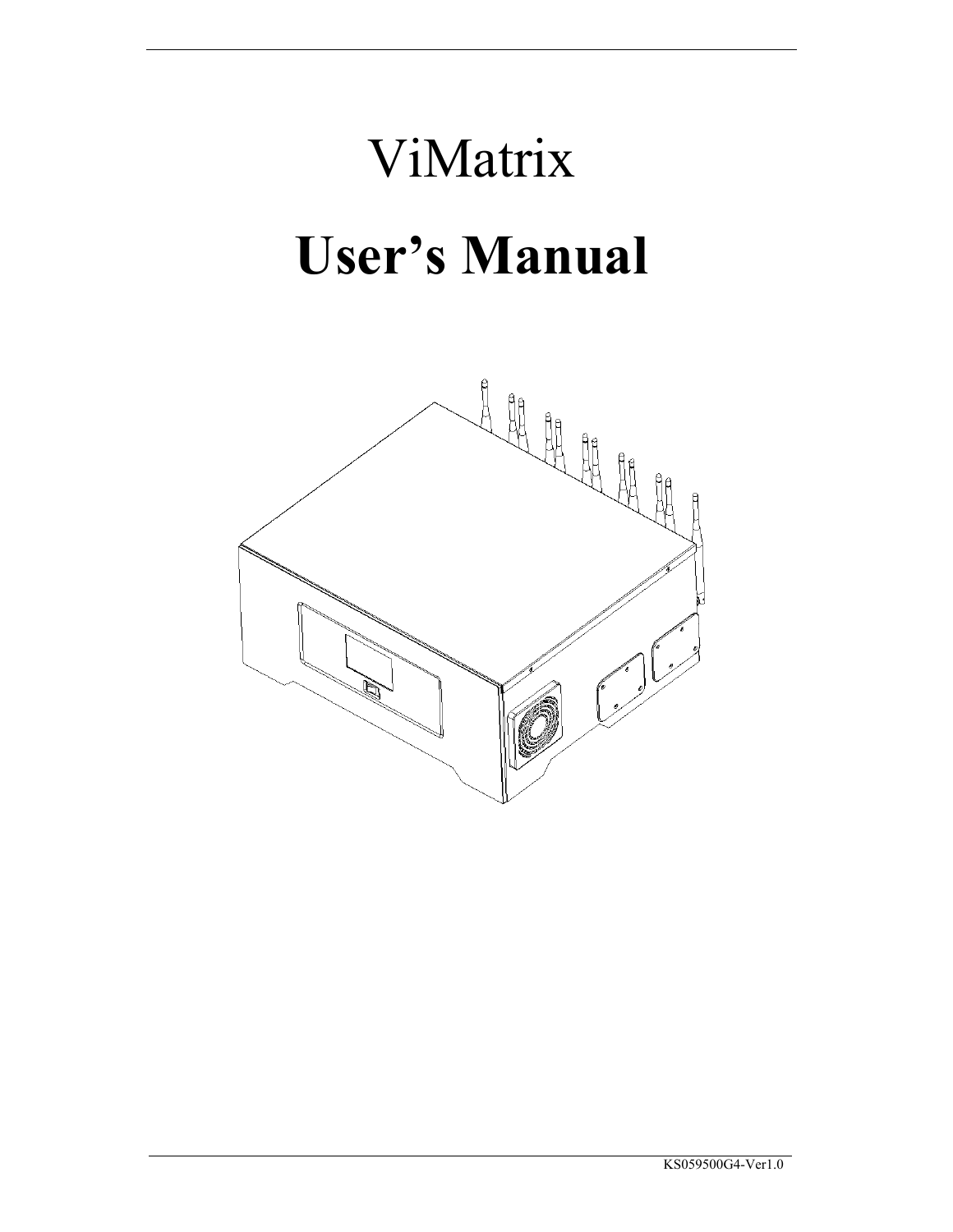## **Content**

| CHAPTER 1 NOTES AND SAFETY REQUIREMENTS-------------------------- - 1 -                 |  |
|-----------------------------------------------------------------------------------------|--|
|                                                                                         |  |
|                                                                                         |  |
|                                                                                         |  |
| 3.1 Name and function for body units of ViMatrix--------------------------------- - 3 - |  |
|                                                                                         |  |
|                                                                                         |  |
|                                                                                         |  |
|                                                                                         |  |
|                                                                                         |  |
|                                                                                         |  |
|                                                                                         |  |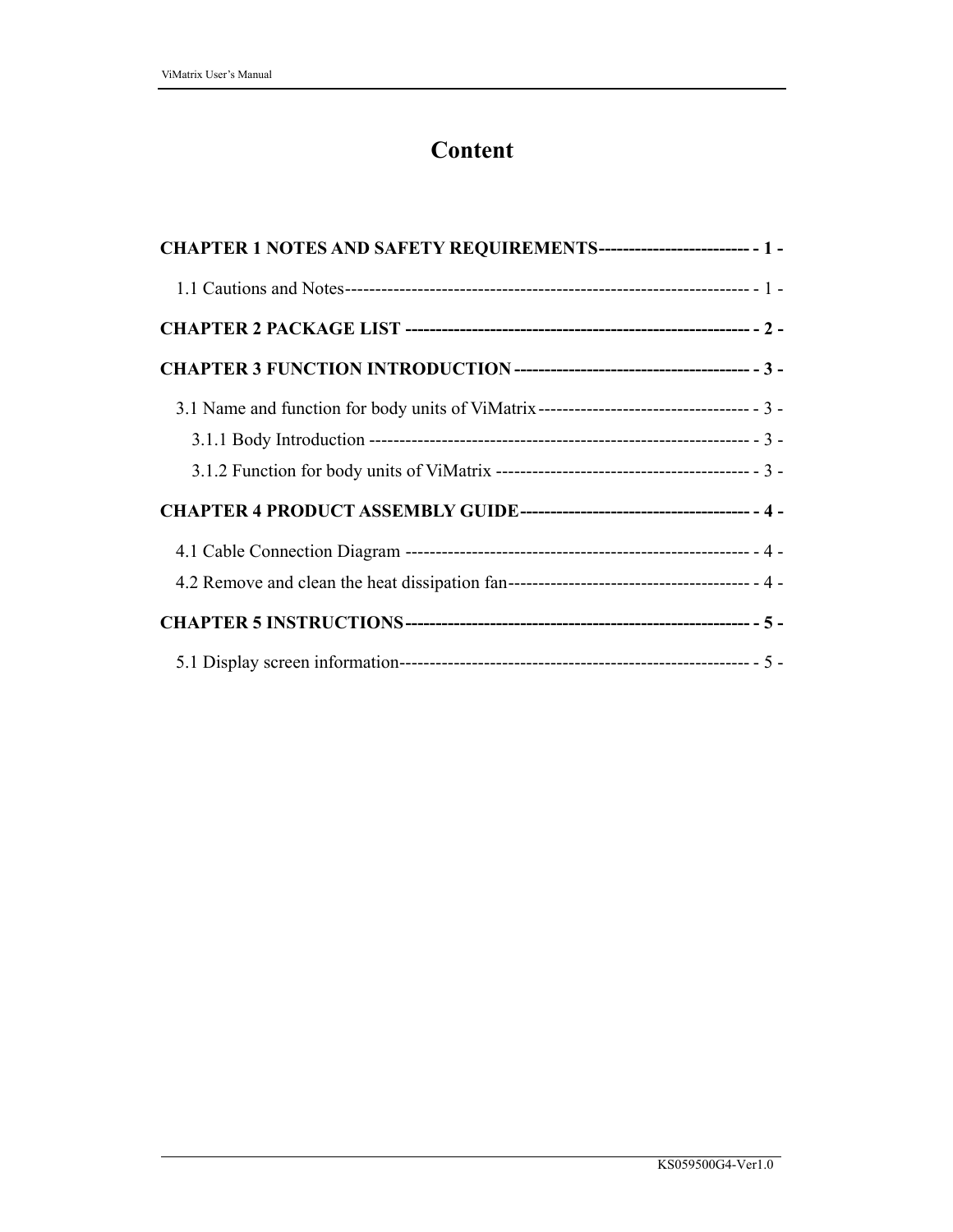## **Chapter 1 Notes and Safety Requirements**

#### **1.1 Cautions and Notes**

- (1) Do not vigorously swing the antennas, causing its break to affect the Wi-Fi signal output.
- (2) To avoid failure or electric shock hazard and so on, do not disassemble or modify the internal structure of the device.
- (3) Do not plug in or unplug the power port when hands are wet.
- (4) In case of strong thunderstorm weather, stop using, and unplug the power supply to prevent lightning strike.
- (5) The products are not specifically designed for an outdoor use. Do not expose it to outdoor environment without any protection. Excessive temperature and humidity will damage the lens. Please avoid using the product under the following environment: high temperature or high humidity environment, places with direct sunlight, dirt or vibration and places near heat source.
- (6) Please use and store in the following environment: Operating temperature :  $0^{\circ}\text{C} \sim 40^{\circ}\text{C}$ Storage temperature:  $-20^{\circ}\text{C} \sim 60^{\circ}\text{C}$ Operating Humidity : 30~60%RH Storage Humidity:  $10~80\%$ RH
- (7) If any foreign matter, water or liquid enter into the device by accident, disconnect the USB cable immediately. Please send it to the maintenance center and do not use the hair dryer to dry it by yourself.
- (8) To avoid electric shock by accident, please power off microscope before you move your computer or laptop.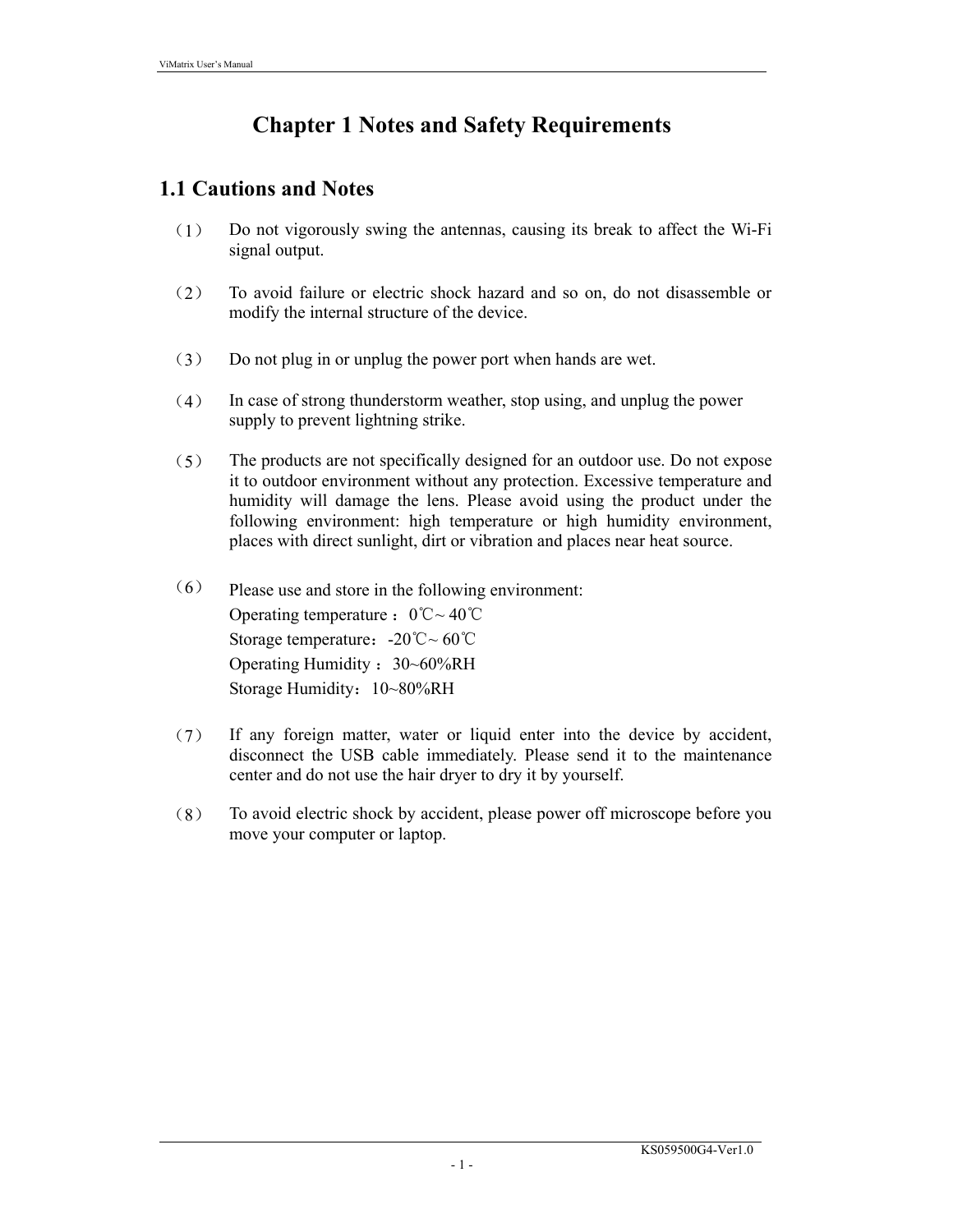# **Chapter 2 Package list**

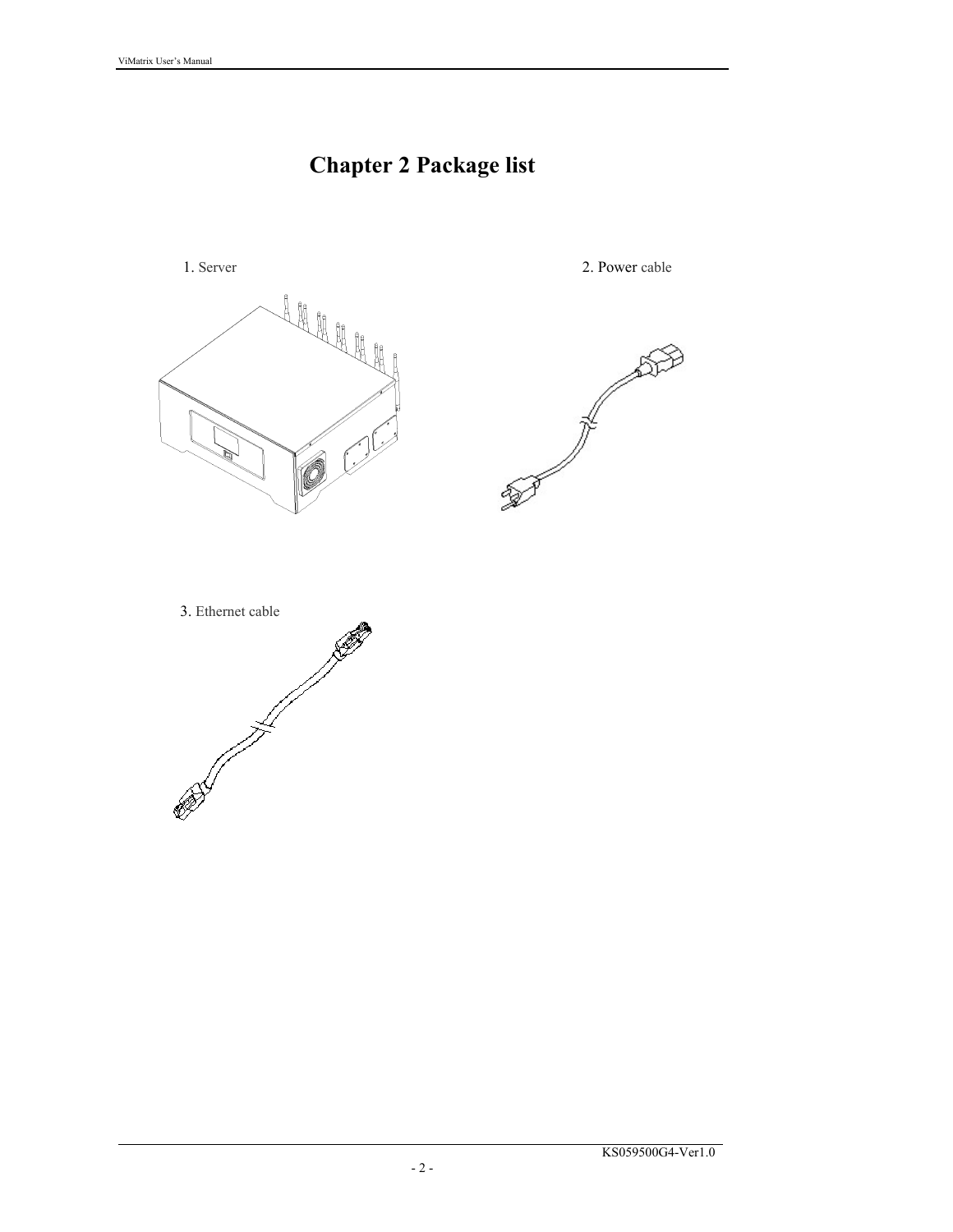# **Chapter 3 Function Introduction**

## **3.1 Name and function for body units of ViMatrix**

## **3.1.1 Body Introduction**

**ViMatrix:** This machine is used with multiple WiFi microscope eyepieces, and a computer can stream all images from the WiFi micoscope eyepieces which connected to the machine.bearing characteristics of quick transmission speed, excellent color rendition, clear image and storage convenience, etc., which can be widely used in industrial tubes, teaching, material analysis, clinical examination, machine vision, etc.



#### **3.1.2 Function for body units of ViMatrix**

- ① Antenna: external 5G signal antenna.
- ② Touch screen: Display information parameters.

 1.Embed with internal temperature control device. When the internal temperatures reached 70 ℃ or higher, the central control device will be prompted to warn the temperature is too high, need to suspend to use the machine until temperature down.

- 2. As the temperature rises, the cooling fan speeds up and cools quickly.
- ③ switch: Turn on/off
- ④ Cooling fan cover: Cover from dust.
- ⑤ Network interface: Internet
- ⑥ Network interface: LAN1
- ⑦ Network interface: LAN2
- ⑧ Power interface: Power supply for the machine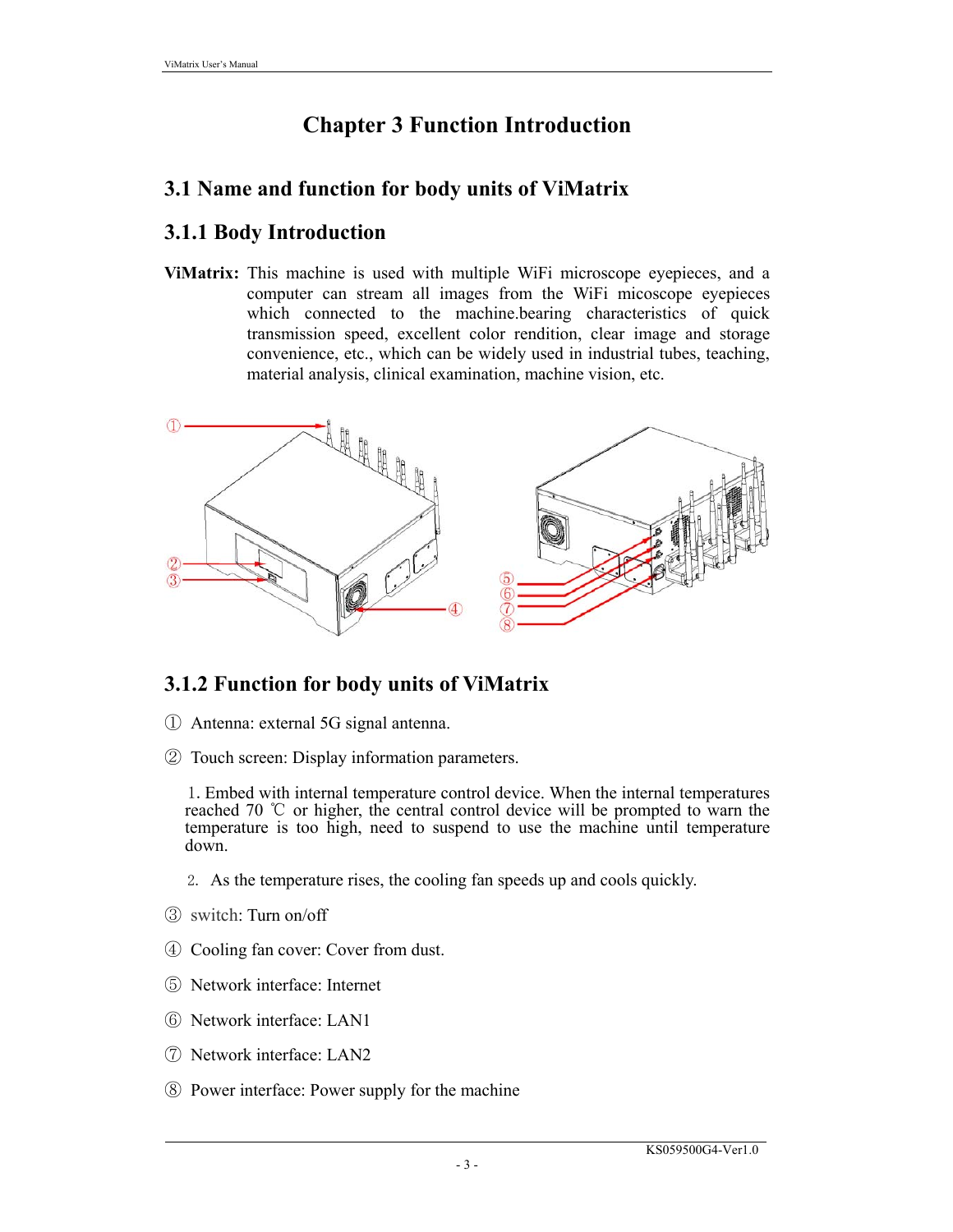# **Chapter 4 Product Assembly Guide**

#### **4.1 Cable Connection Diagram**



Note: "PC" is short for "Personal Computer".

#### 4.2 Remove and clean the heat dissipation fan

1.Disassemble the heat dissipation fan cover, as shown below



2.After removing the sponge, remove dust as shown below



3.After cleaning the dust, reassemble it to the machine.